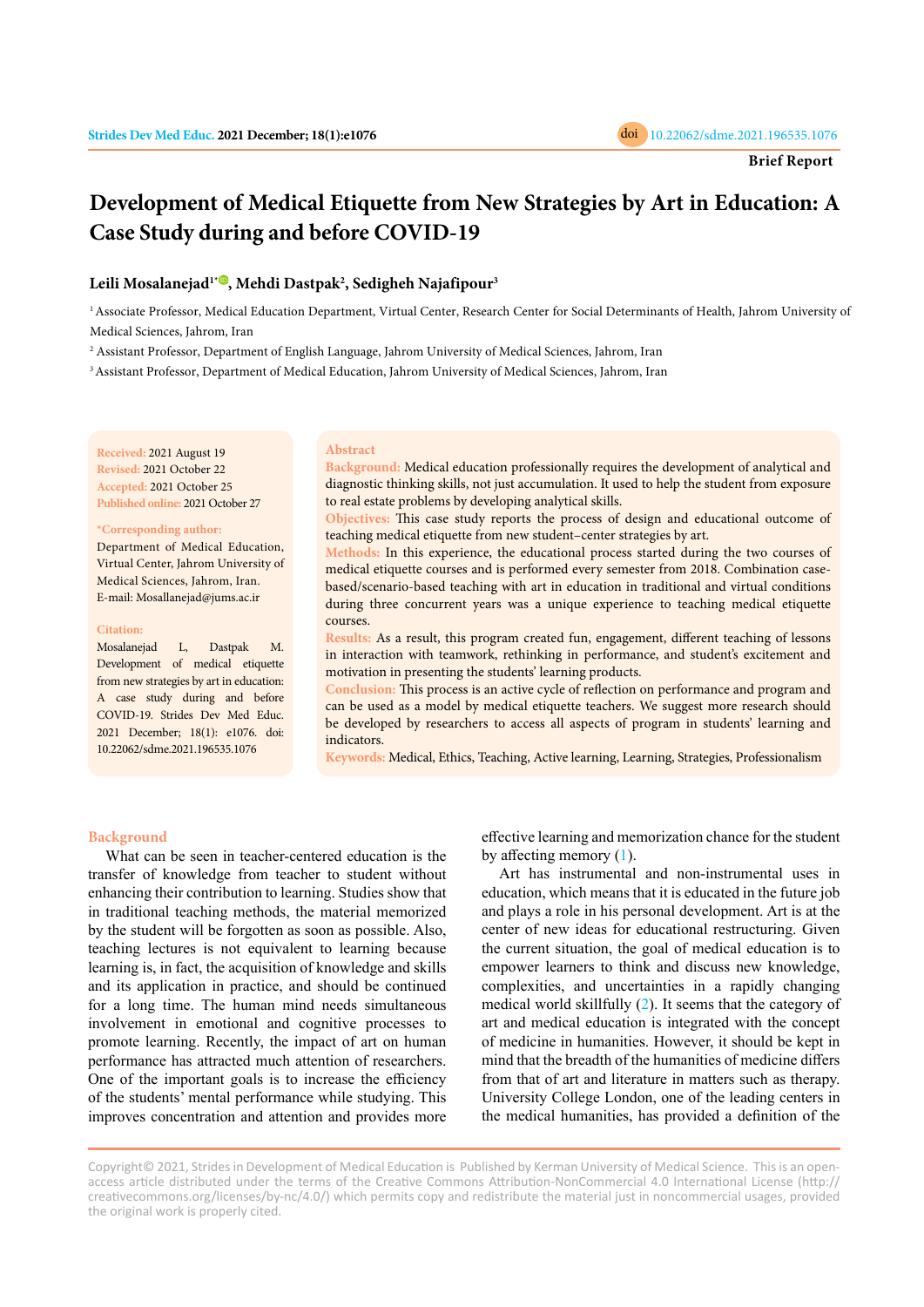medical humanities, which is an interdisciplinary activity influenced by the creative and intellectual foundations of various disciplines such as art, literature, and philosophy. Anthropology, etc. pursue educational goals in medicine ([3](#page-3-0)).

The use of art in the teaching and learning of medical sciences has been considered. One of the important goals is to increase the efficiency of students' mental performance while studying, which in this regard affects the improvement of concentration, attention, and memory. The simplest and most common application of art is to increase motivation and create a positive reaction, which is made possible by the limbic reward system. The effects of art education on memory, selective attention, spatial abilities, mathematics, and reading in children are also well known. In addition, art has significant effects on children's ability to deal with social issues (social skills). It has also been reported in a study that the use of art improves the academic performance of individuals in the university  $(4, 5)$  $(4, 5)$  $(4, 5)$  $(4, 5)$ .

Since 2015, the Deputy Minister of Education of the Ministry of Health has paid special attention to the category of "art and health" and has assigned "promoting knowledge of art and health" as a special mission in the major region nine of educational arrangement. Therefore, using this approach alongside conventional education is a new method in teaching medical sciences. Some experts have noted the artistic interest of learners as a necessary artistic component in the content of the curriculum ([6](#page-3-0)). Research has also shown that combining teaching with emotion is an important way to improve the effectiveness of lessons. Practical attention to artistic education in the medical education system is a wise thing and causes growth in scientific, economic, social, and moral dimensions. Today, maintaining high educational standards depends on placing art and aesthetics at the center, and as the mainstay of the educational system ([7\)](#page-3-0).

Studies on the application of art in education have shown that art in education has several advantages, such as sufficient space to provide different solutions to a problem, providing the situation for active participation of learners, increasing and cultivating creativity, nurturing creativity, and improving creative and active learning and teaching. Researches have been designed to facilitate the teaching and learning process, so the integration of art into the curriculum of many disciplines has been suggested ([8](#page-3-0)). This method concludes visual thinking strategies (VTS) and artful thinking. Using these methods is the specific and unique approach to developing a student-center approach  $(9,10)$  $(9,10)$  $(9,10)$  $(9,10)$ . In new methods of education, such as studentcentered strategies, students acquire knowledge and skills themselves, and in these strategies, think about how to rely on themselves in learning and take responsibility for their own learning. This experience expresses the designing art in education of medical etiquette using art elements (paint, role play, and make a video from performance) in a teamwork course.

### **Objectives**

This case study reports the process of design and educational outcome of teaching medical etiquette from new student– center strategies by art.

## **Methods**

This experimental study conducted at Jahrom University of Medical Sciences. The population was all medical students who had medical etiquette from 2018. In this experience, the educational process started during the two courses of medical etiquette courses and was performed every semester. Etiquette course was set with 50 to 59 students in each semester. The course of medical etiquette was based on the new medical curriculum, in the first two years of medicine and during four semesters with different topics.

After the transformation of the medical curriculum in Iran in 2017, medical etiquette is one of the courses that has been provided during the first two years in basic sciences courses the various topics in this course are in the form of psychological, ethical, educational, and professional that are generally taught by different topics. In the field of psychology, which interacts with the field of ethics and professionalism, topics such as effective communication, interpersonal communication, empathy, stress and anger management skills, are covered. In another section, topics such as ethics in cyberspace and cognitive errors are taught in parallel. Overall, at first, lessons with different topics were included in Navid learning management system (LMS). The intervention was performed by presenting the lesson in the form of offline videos and explaining the principles of the lesson using clinical scenarios and cases. These included three topics: anger management, stress management, and ethics in cyberspace. The next step was to provide the assignments. Students were divided into groups of two or three to do their assignments until the end of the semester.

In the first two lectures, students in their groups chose a scenario from a teacher presentation or a content-related topic. After the discussion in the group, they proceeded to prepare a video in the style of role-playing and showed the various correct and incorrect skills in the form of role-playing. The films were prepared and their correct performance and their analysis were uploaded in Navid (LMS of the university). In another part, students were asked to investigate the factors affecting the moral error in virtual environment and causes and explain it in the form of an error tree. The error tree is a graphical model of a combination of series and parallel defects that cause the final event to occur. This model tracks errors from an unfavorable and predetermined event or situation called the top event to the achievement of errors or defects called causal factors. The students drew the error tree after agreeing on the branches of the tree and were then uploaded in Navid (LMS of the university).

The set of student activities assigned the overall score of their performance in the course of medical etiquette in related section.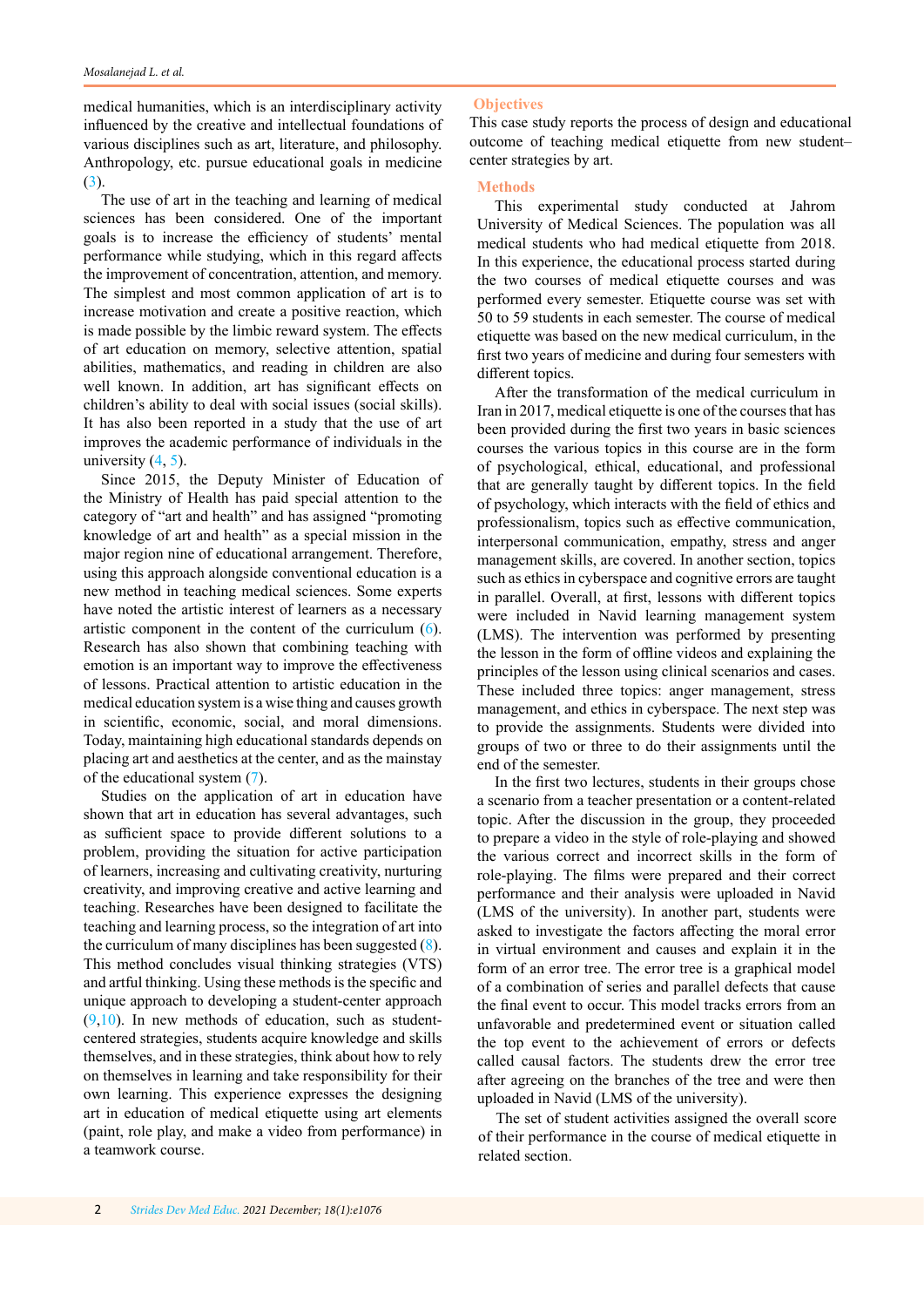#### *Mosalanejad L. et al.*

In the time before COVID-19, the set of activities in the classroom was performed in the form of class groups and team activities and its analysis was done by peers and teachers. After a change in education during COVID-19 crisis, activity shifted to group activities and students' assignments in LMS. Finally, the effect of this

teaching method on the components and indicators of learning, team learning, and learning environment were examined in the form of open-ended questions two weeks later in two stages of traditional and virtual classes. Students criticized the learning method at the end of the semester. The student viewpoint was analyzed by contents. Also, the review of team activities in the classroom and group assignments were observed and analyzed by the researchers through field note-taking and class assessment in traditional classroom (observation of class activity, group dynamic, of the quality of the assignment, group activity). During COVID-19 crisis, analysis was specified from students' assignments in LMS (video contents) and open-ended questions which was providing at Navid about the effects of the educational intervention at the end of the course.

## **Results**

The analysis of this course in the students has been performed from one to three consecutive years. All 330 medical students participated in the study of whom 54.3 % were female and 45.7 % were male with the age range between 19-22 years.

The first part of the analysis was the analysis of openended questions about courses, qualities and effect of teaching on students' learning. This part was assessed by an online questionnaire or students' written opinions in LMS. All students' responses were assessed in content expression. The results of the study provoked a fun and attractive environment in teaching and learning in groups which included:

- Creating a fun and engaging learning environment (87%).

- Involvement of students in real learning environment (37%).

- Diversity and uniqueness of learning methods (83%).

- The attractiveness of the teaching method and the presentation of the assignments (75%).

- Deep learning (69%).

- Different teaching of lessons in interaction with teamwork (37%).

Examining the observation of group processes in performing assignments and role-playing revealed the following:

-Efficient students' interactions in learning and promotion of their contribution in teaching and learning.

- The dynamics of the group in face-to-face classes and the students' cooperation in preparing assignments and playing roles and preparing videos**.**

- Excitement and motivation of the student in drawing the error tree and playing the roles(Variety in painting and sending group assignments with colors and variety of ideas expressed).

playing revealed their mental involvement with the basics of the lesson. - Students rethinking in performing the scenarios and playing the roles in the classroom and then the interest in doing homework without withdrawal. - All students submitted the assignments with a variety of videos, and the interesting analysis and variety of role-

- Other hidden or implicit results expressed the involving family members in performing problematic and correct roles and capturing videos during COVID-19 crisis, which in itself showed the student's excitement and motivation in presenting the student's learning products.

- More than half of the role-playing in COVID-19 time had been done by the individuals with the help of a family member.

All the above mentioned were explained by teachers' assessment in LMS assignment or group activity observation in the classroom through field note-taking and class assessment.

## **Discussion**

The eff[ect](#page-3-0)s of the game on the memory of its indicators showed that this method has a great impact on creating a fun and dynamic environment. The positive effect of art on the functi[onin](#page-3-0)g of the human brain and its uses is not new (11). The use of music has been mentioned in some studies and its effect on learning has been revealed. However, in the present study, music was not used as an artistic method  $(12)$ . In some studies, the effect of art on education in deep and objective learning has been considered very appropriate by students. In this study, this index was considered by the students and they expressed it in the educational outcome of using art.

Medical students can also learn practical skills from film and art; for example, oral communication skills f[rom](#page-3-0) the performing arts or the ability to analyze philosophy. The use of art in teaching communication skills [suc](#page-3-0)h as role-playing was used in this study, and the submitted films showed students' mastery of applied principles (13).

In the stu[die](#page-3-0)s conducted, factors such as the combination of art with other courses have been emphasized (14). In some sources, the use of poetry and stories to teach and pay attention to the artistic interest of learners is one of the necessary artistic components in the content of the curriculum (6[\). Rese](#page-3-0)arch has also shown that combining teaching with emotion is an important way to improve the effectiveness of lessons. Students' involvement in their own learning using a variety of ideas and its conflict is a good way in deep learning that was also addressed in the present study  $(15)$ .

## **Conclusions**

Due to the infancy of this educational method and also the need for further study on its effects on students' learning and performance, it is suggested to implement the method in other medical sciences courses to provide the situation for its application. Also, the variety of artistic elements and their different roles in learning can be a good context for teaching and learning so that we can help students to learn effectively by implementing and reviewing it.